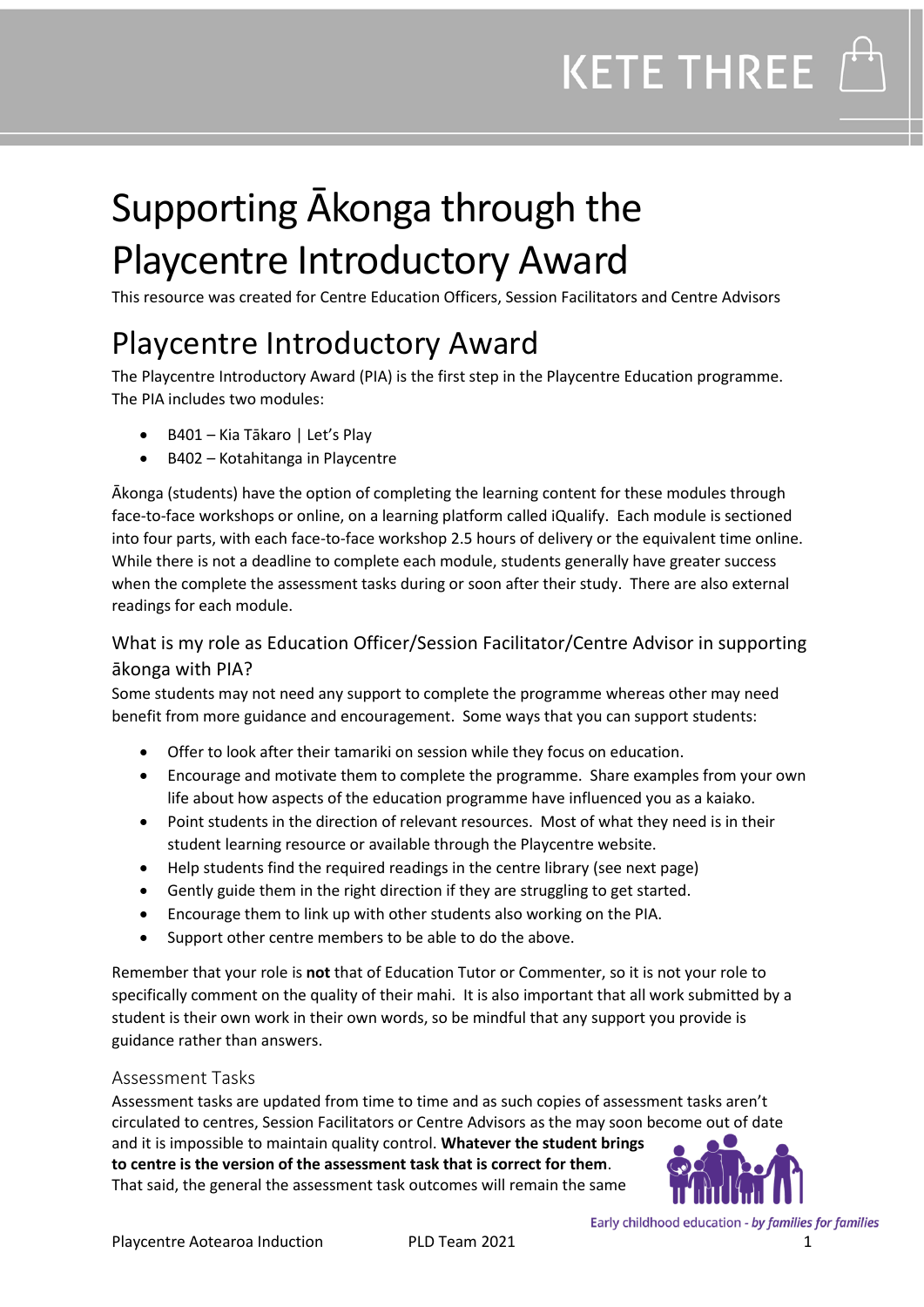and we'll look at what you can do to support ākonga with the each task.

#### B401 | Kia Tākao – Let's Play

The first module in the Playcentre Education programme is called **Kia Tākaro – Let's Play**. It has four sections:

- 1. The Value of Play for Children's Learning
- 2. Introduction to Te Whāriki
- 3. The Adult Role in Supporting Play
- 4. A Specific Play Topic

The above content can either be covered as face-to-face workshops or through the online programme. There are also some required readings:

- Learning resources provided with the module
- Densem, A. & Chapman, B. (2000) *Learning Together, The Playcentre Way.* [pp. 121 144][Available from the Canterbury Playcentre Shop at the time of writing]
- Brownlee, P. (revised version 2015). *Magic Places*. Note: The 2015 version had a major revision to include new information and therefore is the recommended version.[Available from the Canterbury Playcentre Shop at the time of writing]
- Ministry of Education. (2017) *Te Whāriki*

#### Assessment Task – B401 | Kia Tākaro – Let's Play

The first module has one assessment task with two parts. The first part asks students to join in with or plan and provide for children's play on **three** occasions. At least one occasion must be something they plan themselves (eg set up an invitation to play and join in the experience.) The task asks students to choose from a range of learning areas so that they experience a variety of play experiences.

For each of the three occasions, their assessment asks them to describe and reflect on the experience through a series of questions.

They also need to write a learning story, narrative or anecdote about one of the children for each of the three experiences.

Ways that you can support ākonga with this task:

- Have conversations with them about what play and learning is happening around them or what they might want to set up
- One of the questions that sometimes students get stuck on is "What cultural considerations did you plan for?". You could kōrero about use of food in play, being mindful of certain body parts, how natural resources are used and returned to the earth, being inclusive of different cultural beliefs and practices within centre whānau. Share local tikanga. The "little red book" may also help identify other ideas - Whānau Tupu Ngātahi: *Families Growing Together, Report to the New Zealand Playcentre Federation from the Working Party on Cultural Issues* (Ropū Hanga Tikanga), New Zealand Playcentre Federation, Auckland, 1990
- Sometimes ākonga mix up the principles and strands of *Te Whāriki* guide them back to *Te Whāriki* if needed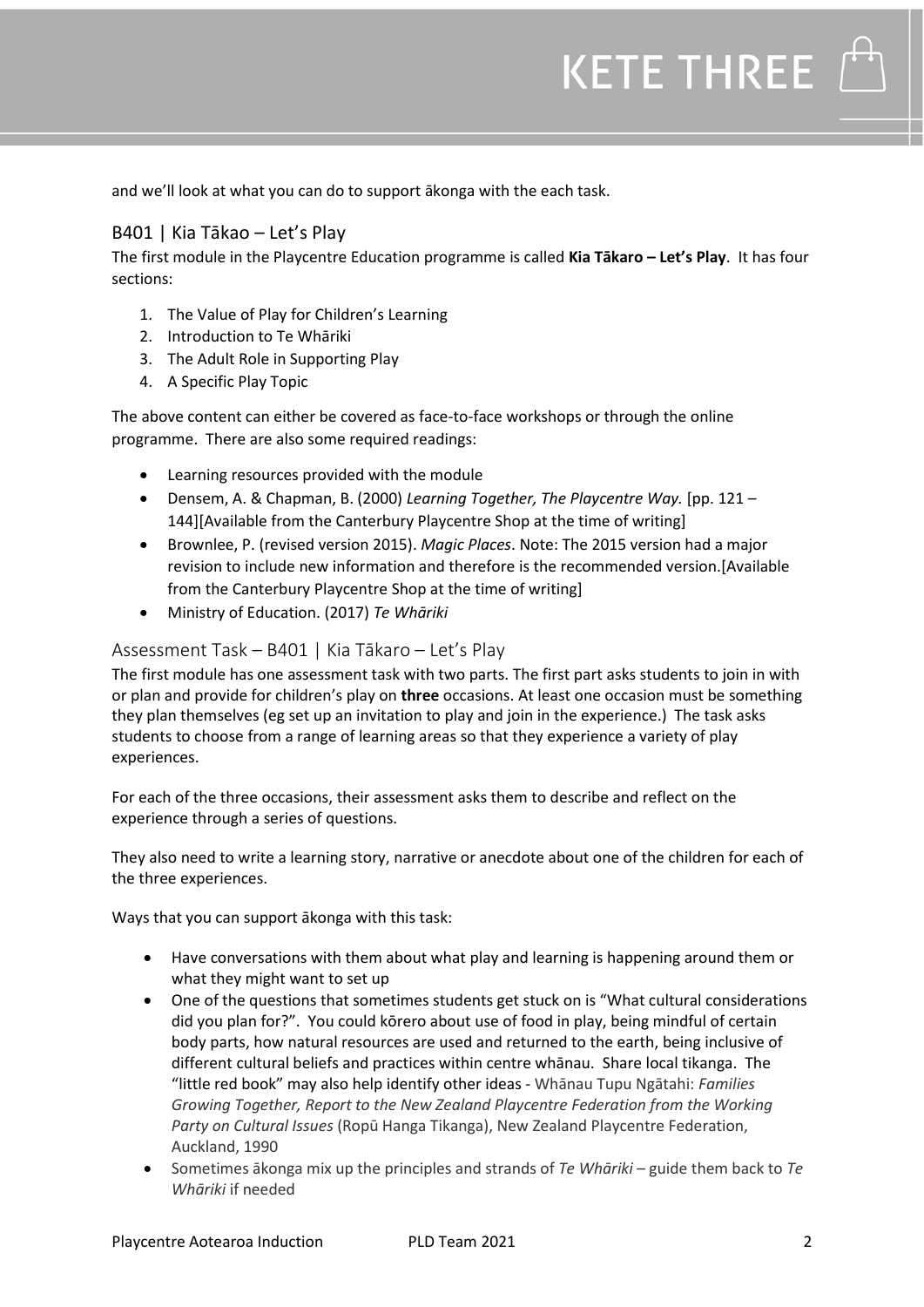• Support students to write a basic learning story or narrative. Remember that this might be their first attempt and the requirement is for a **basic** story. It does not need to be perfect.

The second part of the task is to create a learner map. A learner map is mindmap-style of planning for an individual child's learning. They are asked to describe a child's strengths and interests and then go on to add two possible lines of directions (aka PLODs or possibilities and opportunities or "what next?") relevant to the child.

Ways that Session Facilitators and Centre Advisors can support ākonga with this task:

- Kōrero with ākonga about what their child enjoys and is good at, at home and at Playcentre
- Discuss possible ideas with them and if they would like, help them find other resources that may give them new ideas (eg other parents of children with similar interests, Playcentre journals, Playcentre play series books, Examples of good practice from *Te Whāriki*, refer them back to their student resources)
- The most common omission from this task is that ākonga sometimes list lots of strengths and interests but forget to include the possible lines of directions.

#### B402 | Kotahitanga in Playcentre

The second module in the Playcentre Education programme is called **Kotahitanga in Playcentre**. It has four sections:

- Exploring Cultural Identity
- Session Requirements for Playcentre
- The Kotahitanga Principle
- Nurturing Mana Atua

The above content can either be covered as face-to-face workshops or through the online programme. There are also some required readings:

- Learning resources provided with the module
- Playcentre Aotearoa polices and procedures, and centre-specific practices
- Working party on Cultural Issues, (1990) *Whānau Tupu Ngātahi* –[pp 29-31]
- Ministry of Education, (2008) *Licensing Criteria for Centre Based ECE Services*
- Ministry of Education, (2017) *Te Whāriki*

#### Assessment Task – B402 | Kotahitanga in Playcentre

This module has one assessment task with two parts. The first part (Part A) asks students to design a poster to illustrate how the key practices in their Playcentre foster well-being of young children, using one of the models of holistic well-being they studied in their course (Te Whare Tapa Whā, Te Wheke, Fonofale or Maslow's Hierarchy).

Practices might come from Playcentre philosophy, licensing agreement, Playcentre Aotearoa policies and procedures or centre-specific practices within their centre. Students are asked to cover practices from a range of aspects [*health and hygiene, safety, nutrition, cognitive, children's selfcare, physical, spiritual, emotional, cultural practices and cyber safety.*]

**This is a task that ākonga sometimes get stuck on** and Session Facilitators and Centre Advisors should be aware of this and be proactive in offering students support. Ways that Session Facilitators and Centre Advisors can support ākonga with this task: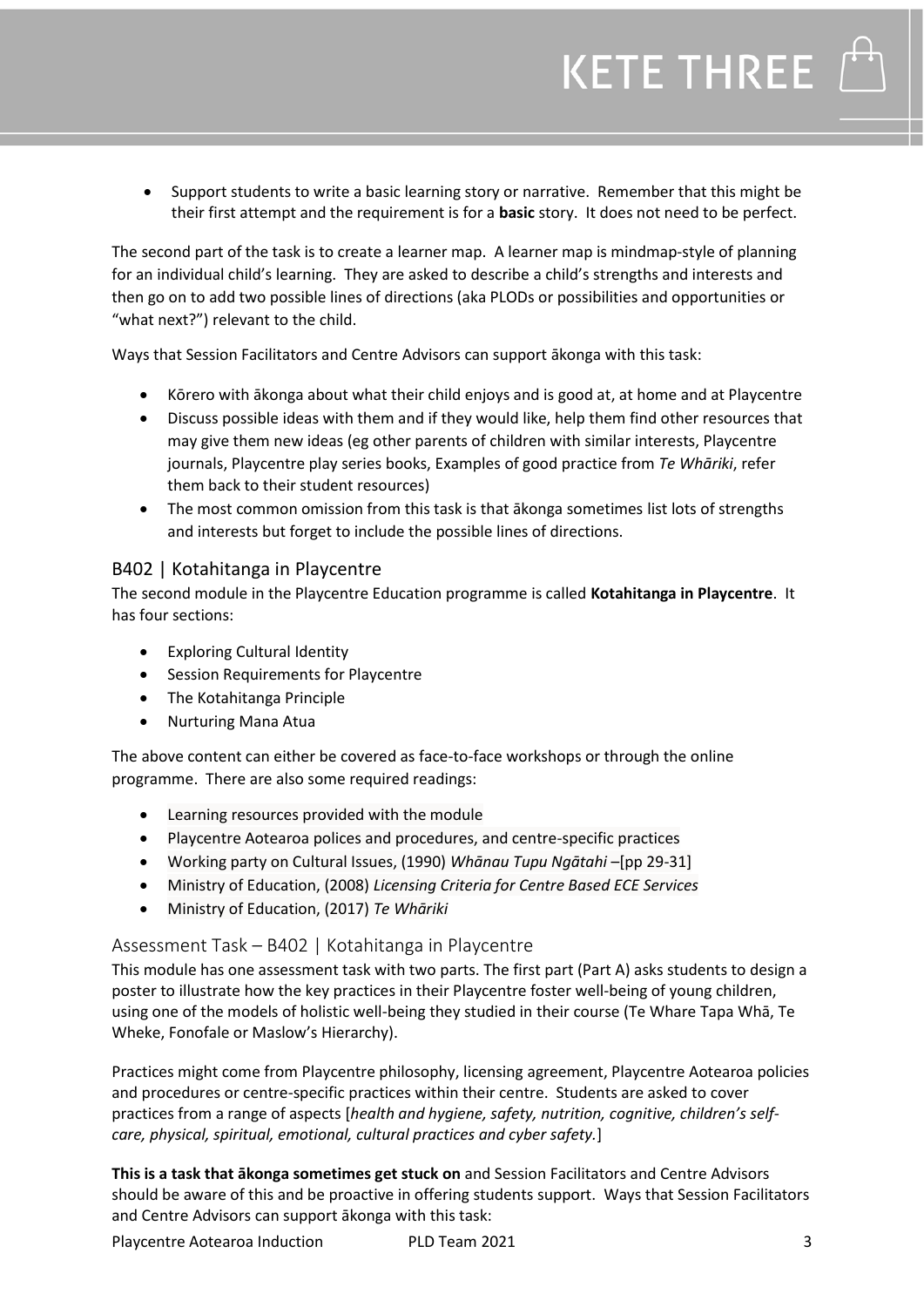- Encourage the student to work through the instructions step by step.
	- o Which model do they want to use? Refer them back to their student resource and encourage them to draw a simple model as the basis for their poster.
	- $\circ$  Lead them to the centre policy folder contents page or the online version Policies [and Procedures Key and Contents | Playcentre.](https://www.playcentre.org.nz/centre-resources/policies-and-procedures/key-and-contents/) (The hard copy folder is handy because they can they easily flick through the relevant policies to read more.)
	- o Make sure they know about the Playcentre philosophy page in their student resource or online [Our Philosophy | Playcentre](https://www.playcentre.org.nz/centre-resources/organisation-info/our-philosophy/)
	- o Guide them back to the range statement in the assessment task. For each aspect, can they match a policy/procedure/part of the philosophy to an aspect? For example, which policy/procedure/philosophy/practice is related to "health and hygiene"?
	- o Then get them to think about how that links to the holistic model they have chosen.
	- o For example, they might choose the "Sick Child Isolation Procedure" as relating to "health and hygiene" and then add that to their poster linking to Taha Tinana (Physical Wellbeing) in Te Whare Tapa Whā or Physiological or Safety Needs in Maslow's Hierarchy
	- o Get them to repeat the process for each aspect of the range statement
- Remember that they only choose **one model** for their poster
- There are lots of way to make connections and lots of correct ways to do this task. The above guidance is only one way and not the only way, however it does lead students through the task step by step for those who need the direction.
- Remember that the work is to be the students your role is only to help them access resource and point them in the right direction.

Additional resources for Education Officers, Session Facilitators and Centre Advisors Those who completed Playcentre Education in earlier times may not have covered the above holistic wellbeing models in their study. Here are some links to resources to learn more:

#### Te Whare Tapa Whā

Māori health models – [Te Whare Tapa Whā | Ministry of Health NZ](https://www.health.govt.nz/our-work/populations/maori-health/maori-health-models/maori-health-models-te-whare-tapa-wha) From Ministry of Health (May 2021)

[Te whare tapa whā and wellbeing | Health Navigator NZ](https://www.healthnavigator.org.nz/healthy-living/t/te-whare-tapa-wh%C4%81-and-wellbeing/) From Health Navigator New Zealand (May 2021)

#### Te Wheke

Māori health models – [Te Wheke | Ministry of Health NZ](https://www.health.govt.nz/our-work/populations/maori-health/maori-health-models/maori-health-models-te-wheke) From Ministry of Health (May 2021)

#### Fonofale

[Fonofale \(d3n8a8pro7vhmx.cloudfront.net\)](https://d3n8a8pro7vhmx.cloudfront.net/actionpoint/pages/437/attachments/original/1534408956/Fonofalemodelexplanation.pdf?1534408956) From Health Navigator New Zealand (May 2021)

[PowerPoint Presentation \(mpia.govt.nz\)](https://www.mpia.govt.nz/assets/Resources/Fonofale-presentation-to-Pacific-Wellbeing-Talanoa-May-2021.pdf) From the Ministry for Pacific Peoples (May 2021)

Maslow's Hierarchy of Needs